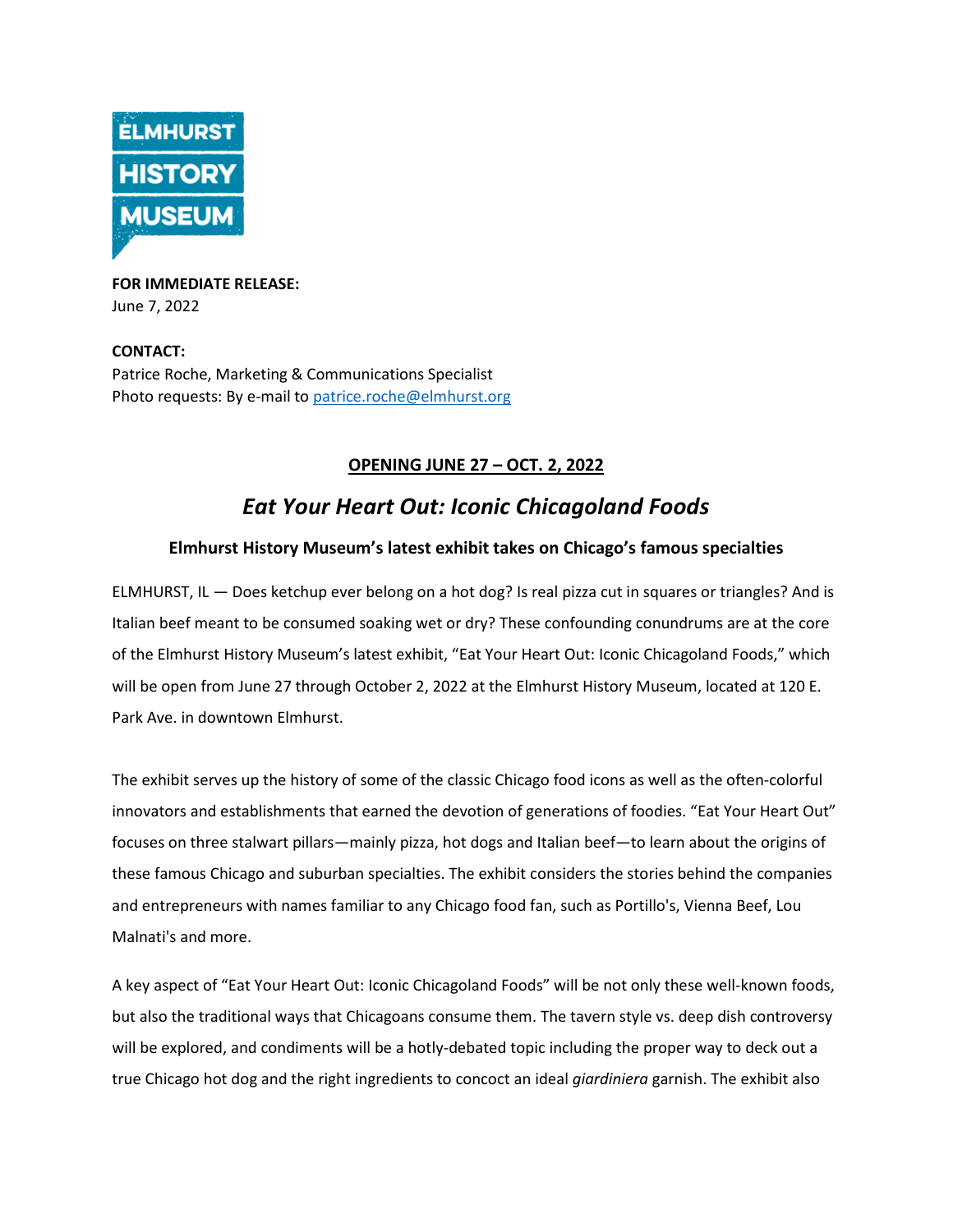dips into the history of ice cream and particularly one of the legendary Chicago desserts—the five-tiered Rainbow Cone.

### *The Big Three*

Elmhurst History Museum's Curator of Exhibits, Dan Bartlett, researched and designed the "Eat Your Heart Out" exhibit, and throughout the process he was aware of the controversy and passion that swirl around the "Big Three" when it comes to Chicago foods. However iconic their stature, he noted, they are all foods that have humble origins.

"Pizza, hot dogs, and Italian beef all started as affordable, immigrant food for working class people," said Bartlett. "While pizza and hot dogs were brought to Chicago from overseas and have many regional variations, Italian beef was invented here. Today companies like Portillo's are taking it to other parts of the country, but Chicagoans eat more Italian beef than all the rest of the country combined. Chicago also developed the perfect condiment in giardiniera. These things are not disputed, but what does arouse passion is how that Italian beef should be eaten—dry or dipped and with hot or mild giardiniera—those questions evoke controversy among locals."

For Bartlett, learning about the history of some of the key Chicago area creators of these iconic dishes was an interesting discovery process. "All of them started out at a single location emphasizing a single kind of food, but essentially each one was in the right place at the right time," Bartlett said. "They had faith in their own unique recipes, but their recipes were about much more than the food itself. They were also focused on the customer experience—about the quality of the food and the quality of the experience they wanted people to have when they came through the door."

Amidst the profiles, photos, memorabilia, and video oral histories featured in the exhibit, Bartlett has added some engaging elements to share the stories of these food icons. Visitors can learn not just about the foods but what makes them special, including a giardiniera wall with more than 60 varieties on display. A "Food Fight" ballot will be provided so visitors can vote on their own Chicago favorites with results tallied weekly. Children will enjoy the designated play area where they can serve up hot dogs, pizza and ice cream from a food cart.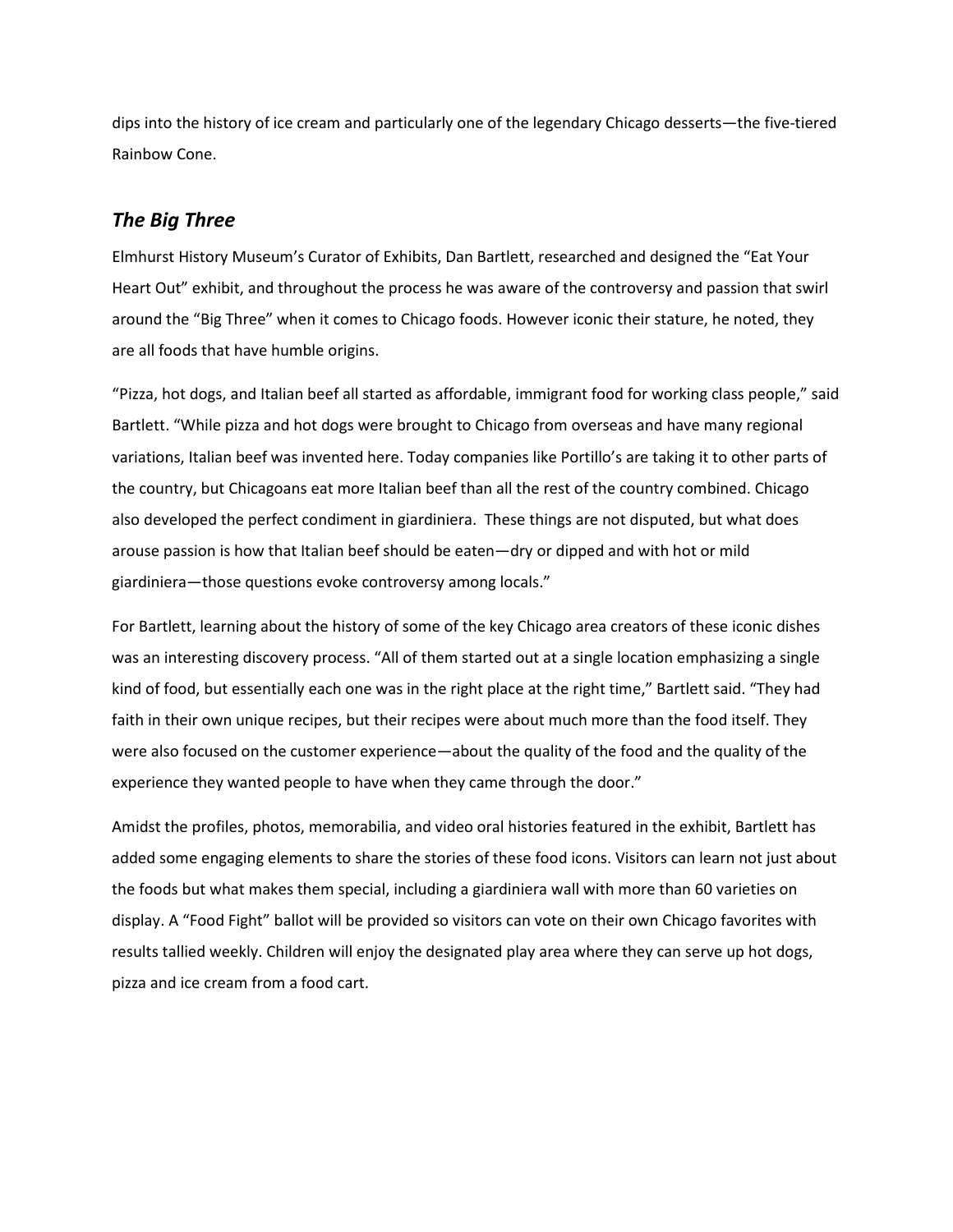### *Exhibit-Related Programs*

The Elmhurst History Museum will present a number of engaging programs and special events related to the "Eat Your Heart Out: Iconic Chicagoland Foods" exhibit throughout the summer. More information about reservations and program details be found at **elmhursthistory.org/320/Programs**.

### **Sunday, July 10: SPECIAL SUMMER EVENT — Picnic on Park, Free, 1:30-4:30 p.m.**

The Elmhurst History Museum is throwing a Chicago foods celebration on the lawn with family-friendly games and crafts, face painting and live performances by the Scottie Long Duo and Leonardo Music. Visitors can explore the exhibit and see the Oscar Meyer Wienermobile and a vintage 1929 Vienna Beef delivery truck. Free small Rainbow Cones will be available to the first 300 guests (one/person, additional ice cream available for purchase after giveaway).

### **June 27, July 18, August 8: Museum Maker Mondays, Free, 11 a.m.-3 p.m.**

Families can drop in at the museum on a day designated for young visitors and their caregivers to explore the galleries, play games and make a food-themed craft. Participants are welcome to bring lunch to enjoy on the grounds.

### **Sunday, July 24: Gallery Talk with the Curator, FREE, 12 p.m.**

Curator Dan Bartlett will lead participants through highlights of the exhibit. An online version will be available on the museum's web site following the live talk.

### **Thursday, July 28: Chicago Foods Trivia Night, \$30/person, 7 p.m.**

Adults can play a rousing round of trivia to test their Chicago foodie knowledge at Pints in Elmhurst. The program includes two rounds of trivia, one beer and four individual appetizers.

**Wednesday, August 3: Family Pizza Making Workshop, \$20/person, 4 p.m.:** Families can hone their culinary skills by participating in a hands-on pizza making workshop with Chef Holston. Learn to make dough from scratch, decorate a chef hat, and make a personal pizza to take home and bake.

### **Sunday, August 28: Iconic Chicago Foods Lecture with Leslie Goddard, Free to Members; \$5/Non-**

**members, 2 p.m.:** Historian Leslie Goddard takes a look at five iconic Chicago foods and connects them to Chicago's patterns of immigration, creativity and cultural traditions that led to their storied fame.

## *Exhibit and Visitation Information*

Celebrate Chicago's food traditions this summer with the new exhibit, "Eat Your Heart Out: Iconic Chicagoland Foods." The exhibit will be on display from June 24 through October 2, 2022 at the Elmhurst History Museum, located at 120 E. Park Avenue in downtown Elmhurst. Museum hours are Sunday and Tuesday through Friday from 1 to 5 p.m., and Saturday from 10 a.m. to 5 p.m. Admission is free, and